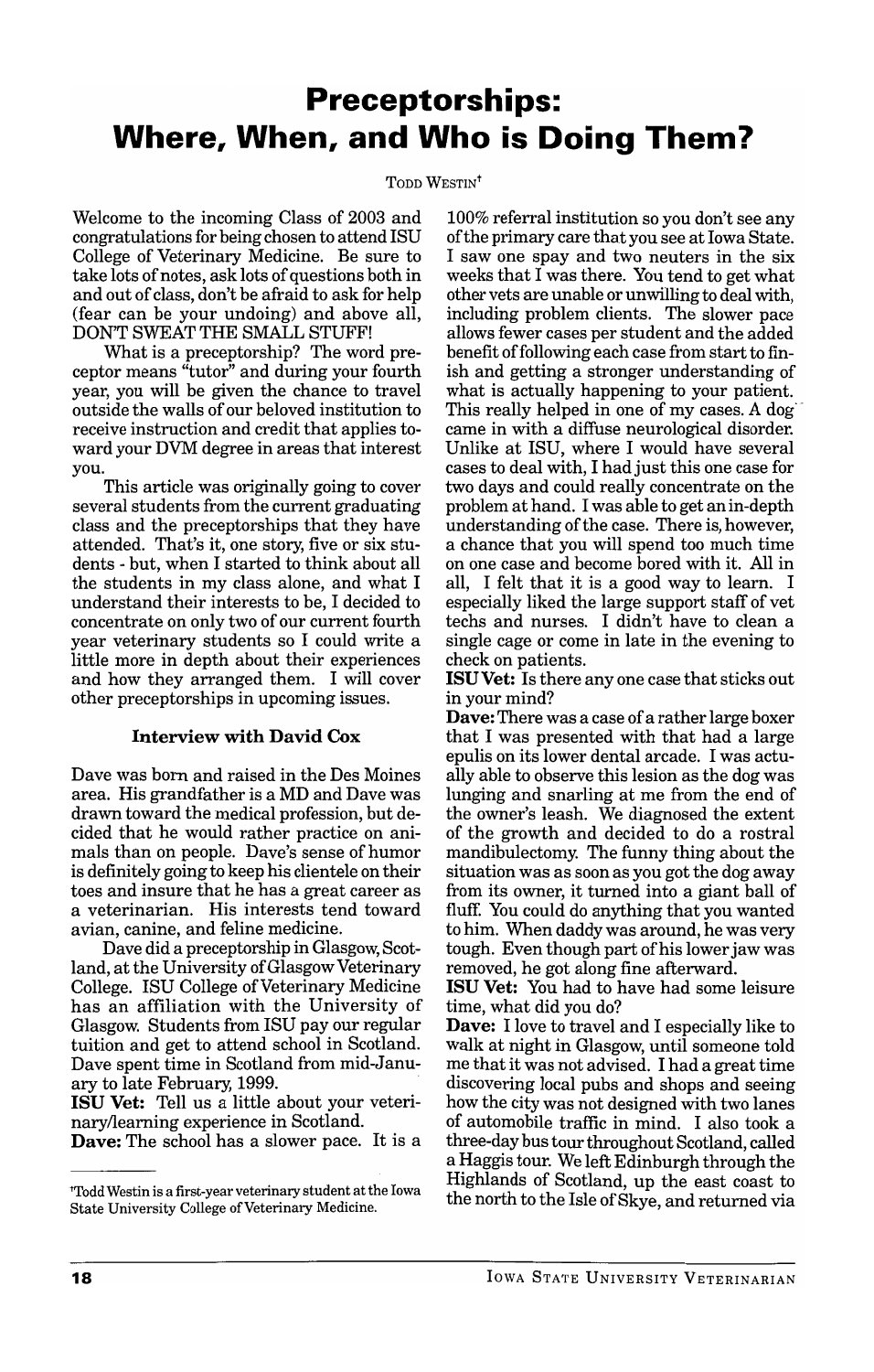Right: Valley where "Braveheart" was filmed, the town used in the film has since been removed because of problems with tourists overrunning the area.





Left: Mel Gibson? Is that you? No, just Dave doing his best imitation of William Wallace. The photo of the "Braveheart" valley above was taken from this position.

a different route through the Highlands. The bus drivers were excellent tour guides and provided wonderful historical information on the area through which we were traveling.

ISU Vet: When did you set up your preceptorship?

Dave: I received a note in my mailbox during the fall of my Junior year stating that there were preceptorships available in Glasgow, Scotland. The University of Glasgow is our sister school. I thought it was a great idea, so I decided to pursue it.

**ISU Vet:** Was that part of CIVO (Committee for International Veterinary Opportunities)? Dave: I don't think so, but that's a good place to start if you are interested in international opportunities. I basically had all of my travel arrangements planned out well ahead oftime. Dr. Reece was in charge of the program. But since his retirement, Kelly Hilbrands, who works in the clinics, helped me out. There is money available for this program at times, but there were currently other programs such as the veterinary acupuncture course in China that were competing for funds.

ISU Vet: Any advice for the new students and those wanting to pursue a preceptorship? Dave: Go for it, it's a good time.

### Interview with Jeb Mortimer

Jeb is a fourth-year veterinary student with an interest in exotics. If you have ever met him, you can not believe that he will be anything but a great vet. He did his first preceptorship at the National Zoo in Washington, D.C., and he is also scheduled to travel to an exotic animal practice in Portland, Oregon.

ISU Vet: When did you decide you wanted to become a vet?

**Jeb:** I was originally interested in environ-

mental consulting and decided becoming a veterinarian would make me more marketable. I actually had no intention of practicing medicine, but now, I am hooked on the medicine and there is no looking back.

ISU Vet: You have an interest in exotics. Where did that come from?

Jeb: In high school, I worked for a marine aquarium where I got a lot of experience in training marine mammals. I also volunteered at some zoos, spent some time in Mrica, and at Baylor University, I was in charge of taking care of their mascot, a black bear.

ISU Vet: What do you think about the exotics programs at ISU CVM?

Jeb: There really wasn't much going on when I got here, but the Zoo, Exotic, and Wildlife (ZEW) club is doing some really great things. The wetlabs with Dr. Carpenter that Dean Uhlenhopp set up are phenomenal. Exotic animal medicine education at ISU is much better than it used to be. The ZEW Club has helped to make ISU a good place for those interested in exotics. I think that there are a lot of opportunities for all students, not just for seniors, but you just have to find them. The curriculum is slowly getting better, but what we need is an exotics clinician to draw more exotic patients into the clinics. It will happen, but it will take time.

ISU Vet: Who do you suggest contacting if you are interested in exotic animal medicine? Jeb: Dr. Thoen, Dr. Cheville, Dr. Kluge, and Dr. Brown have all been great and have provided lots of useful information.

ISU Vet: Let's explore more about your preceptorship and how you arranged it?

**Jeb:** I did my preceptorship at the National Zoo in Washington, D.C. While there, I did a lot of physicals on great apes and reproductive exams on the Komodo Dragons. I also spent time monitoring anesthesia and draw